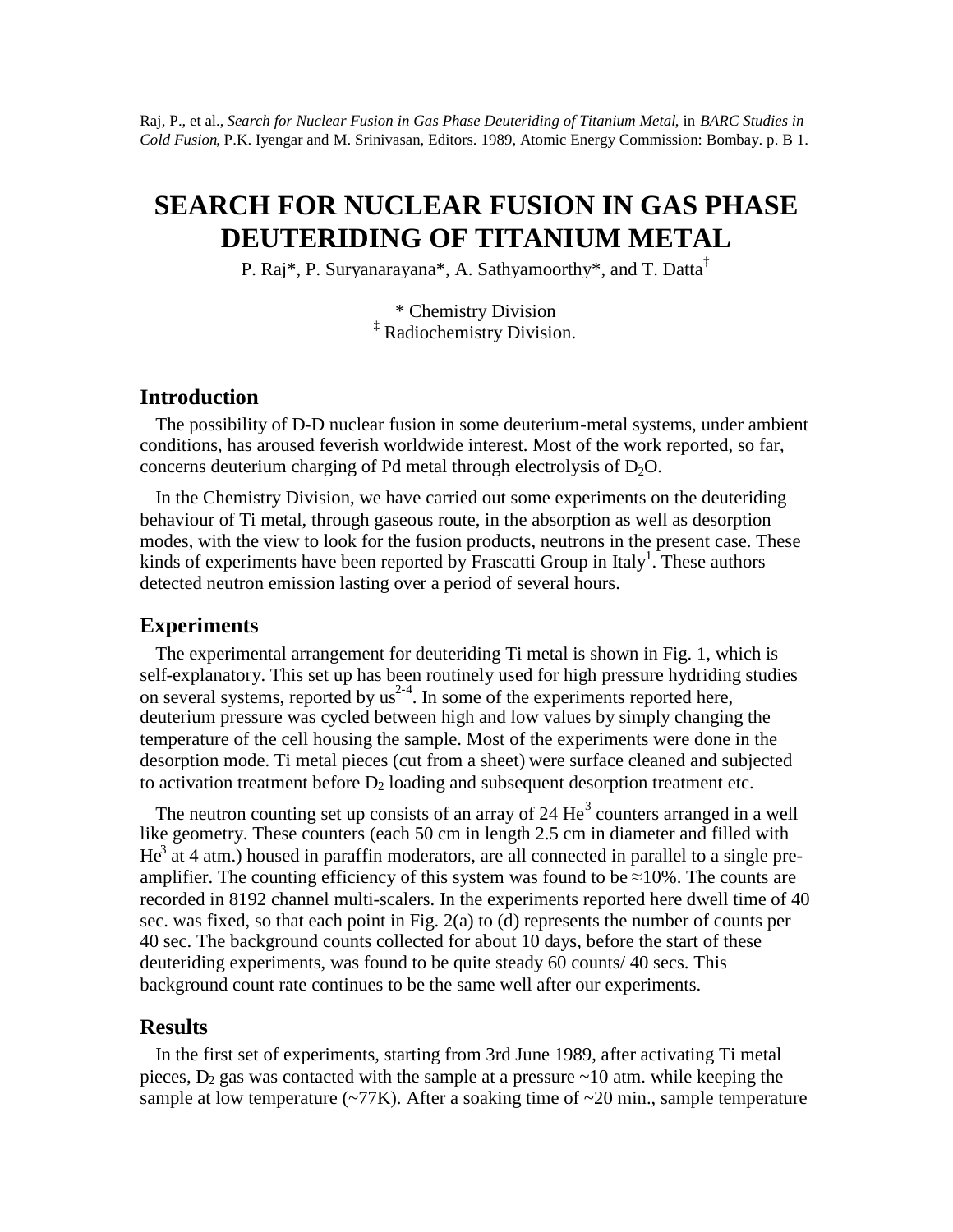was raised gradually, while simultaneous evacuation was started. Within about 15 min. the neutron counter registered an increase in count rate reaching a max. 3900 (as compared to background counts of  $\sim 60$ ), see Fig. 2(a). On withdrawing the reactor from the counting well, a considerable reduction in the counts was observed. On re-introducing the reactor after background counts are restored, an additional peak like structure was observed. Although the evacuation was continued, no further increase in count rate over the background could be observed over the next twenty hours.

The next experiment on the same charge was carried out by repeating the conditions of the first experiment. The results of this experiment, dated 4th June 1989, are shown in Fig. 2(b). Again two peak like structures, each lasting for about 30 min. and separated by 50 min. were seen. However, the intensities of both these structures are greatly reduced, as compared to the first experiment (3rd June 1989), the max. counts being ~700.

In the third experiment, with the same charge of Ti pieces,  $D_2$  gas pressure was made to cycle between  $\sim$  50 atm. to  $\sim$  13 atm. by changing the reactor temperature from room temperature to 77 K. In this case large changes in counts, as a function of time were noticed. An increasing trend of counts initiated at ~2330 hrs on 4th June 1989 lasted for almost 7 hrs. with an estimated integral counts  $\sim 6.5 \times 10^5$ . Even after this long bursts like structures, some additional peaks were observed on 5th June 1989. With no further structures observed over the next few hours, desorption was carried out after loading the sample with  $D_2$  gas with the sample temperature at  $\sim$ 77K. By raising sample temperature gradually, while simultaneously evacuating, a much bigger structure lasting for ~2 hrs. (from  $\sim$ 1830 to 2030 hrs. on 7th June 1989) was seen Fig. 2(c). An approximate estimate of integrated count over this period is  $7\times10^5$ . Further experiments with this charge, involving  $D_2$  loading followed by prolonged periods of evacuation at temperature up to a max. of ~200°C, did not show further structures.

A second series of similar experiments on a fresh charge of Ti from the same source did not exhibit exactly similar behaviour, as found for the first charge. However, one set of experiments on 17th June 1989 see Fig. 2(d) involving pressure cycling, followed by evacuation, exhibited increase in count rate lasting over a period of  $\sim$ 100 min. In this case, the scatter in the counts was found to be rather large and maximum counts up to  $10^{5/40}$  s were observed, as compared to background count of ~60/40 sec. This charge showed no further increase in count rate even after various treatments.

Further experiments are planned — (i) to study all possible parameters relating to the observed increase in the count rates, (ii) to identify the source of these extra counts, and (iii) to investigate the energy and time structure of the radiation responsible for the observed peak like structures.

#### **Acknowledgement**

The authors are indebted to Dr. R.M. Iyer, Director, Chemical group and Dr. J.P. Mittal, Head, Chemistry Division for helpful discussions and encouragement. Sincere thanks are due to Dr. P.R. Natarajan, Head, Radiochemistry Division; Dr. H.K. Sadhukhan, Head, Heavy Water Division; Dr. C.K. Gupta, Head, Metallurgy Division and their colleagues for providing neutron counting facility, Deuterium gas and Titanium metal, respectively.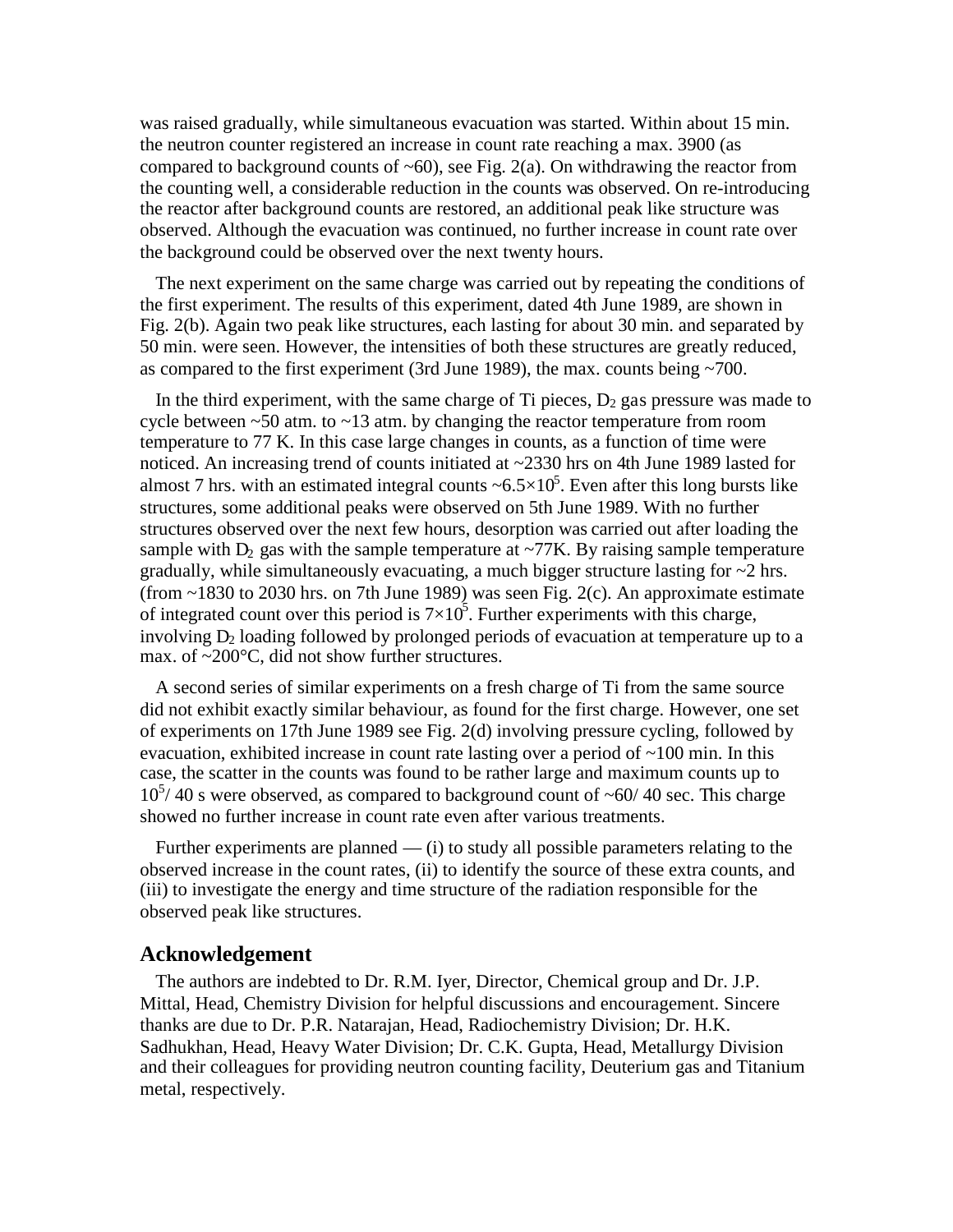# **References**

- 1. A. De Ninno et al, Europhysics Letters 9, 221 (1989).
- 2. P. Raj, A. Sathyamoorthy, P. Suryanarayana and R.M. Iyer, J. Less—Common Metals 123, 145 (1986).
- 3. P. Raj, A. Sathyamoorthy, P. Suryanarayana, A.J. Singh and R.M. Iyer, Less-Common Metals 130, 139 (1987).
- 4. P. Raj, P. Suryanarayana, A. Sathyamoorthy and R.M. Iyer, Mat. Res. Bull. 24(6), 717-724 (1989).



**Fig. 1. Schematic diagram of the hydriding/dehydriding unit**